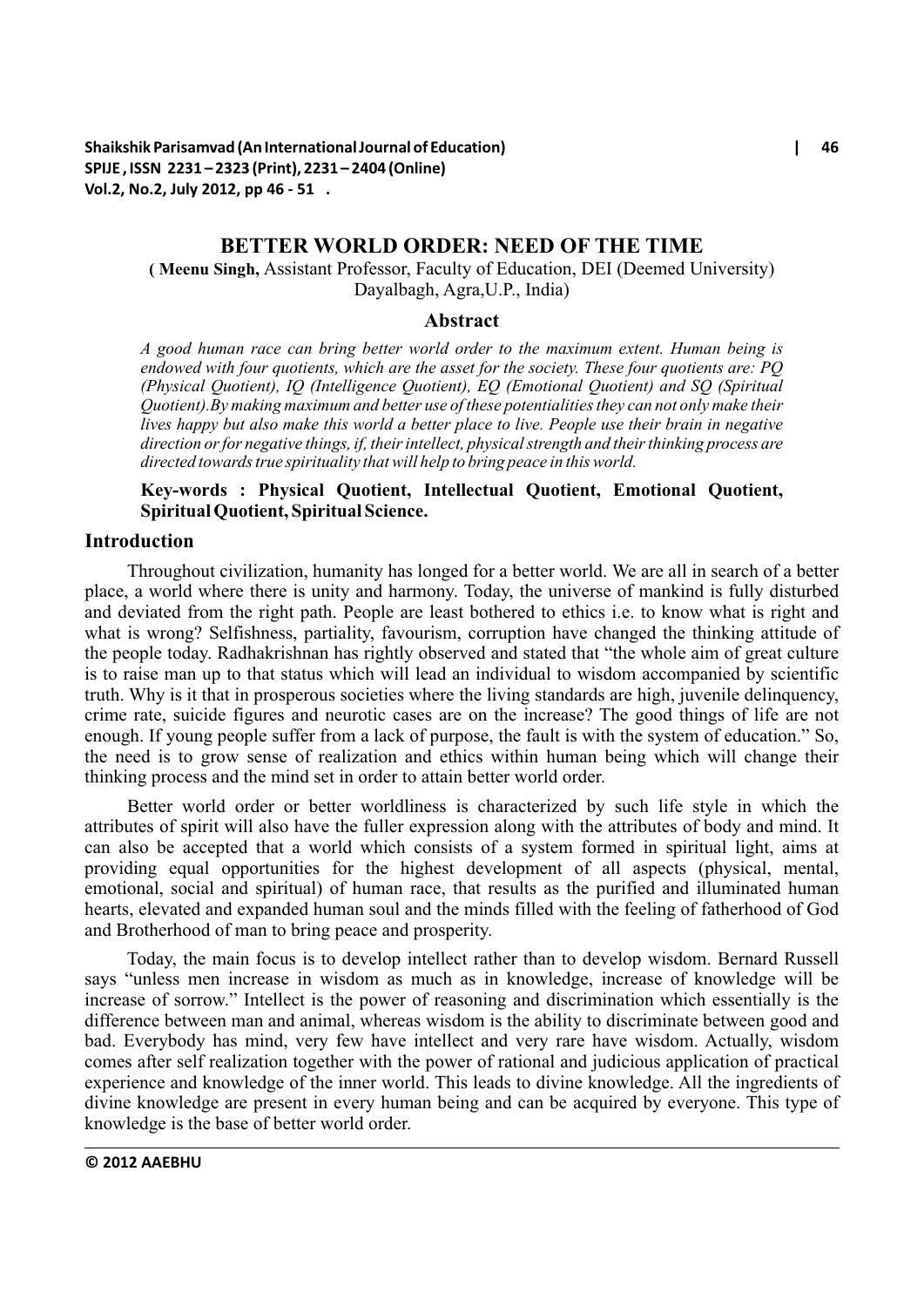### **SPIJE, Vol.2, No.2, July 2012 | 47**

For better world order there is a need to formulate some objectives, here we have some objectives-

- 1- Develop the attributes of spirit along with the attributes of body and mind.
- 2- Render selfless service to mankind.
- 3- Develop physically, mentally, emotionally and spiritually balanced personality.

If the objectives are to be achieved, one has to see the major problems in the fulfillment of these objectives.

Identification of causes to bring better worldliness-

Human beings possess all those qualities, abilities, potentialities required to bring peace in the world. The major problem does not lie with material, machine, money, but lie with human resource. Major loss to the society is due to educated people not due to illiterate people. People are educated as they have degree and certificates but they are lacking etiquettes, positive attitude, ethics, good behavior and also qualitative thinking in performing any activity.

For instance, there are some possible ways of working-

- a- Select WRONG work and apply RIGHT method
- b- Select RIGHTwork and apply WRONG method
- c- Select WRONG work and apply WRONG method
- d- Select RIGHTwork and apply RIGHTmethod

In the first three cases WRONG result will come which will disturb individual, group, society, nation and the world. One can expect best result in the best method of work.

Major causes of absence of qualitative behavior in educated people of the society are:-

- 1) Presence of ego.
- 2) Selfishness
- 3) Temptation or greed
- 4) Misuse of intellectual, physical and emotional power.
- 5) Lack of true spirituality.

Normally, it is observed that the action is guided by mental attitude. Whatever one thinks it is reflected in one's action. The positive aspect of the personality causes the right type of action which can be taken by an individual. So, the action determines the character and the level of person and his attitude and behavior.



### **Fig.-1 Dependence of character on attitude, behavior and action**

# **Suggestions:**

To overcome the problems which are mentioned here we have to put continuous effort for this. Inner awakening of human beings is the best way to overcome problems. This is possible through true spirituality. I would like to discuss here the four quotients in Human System.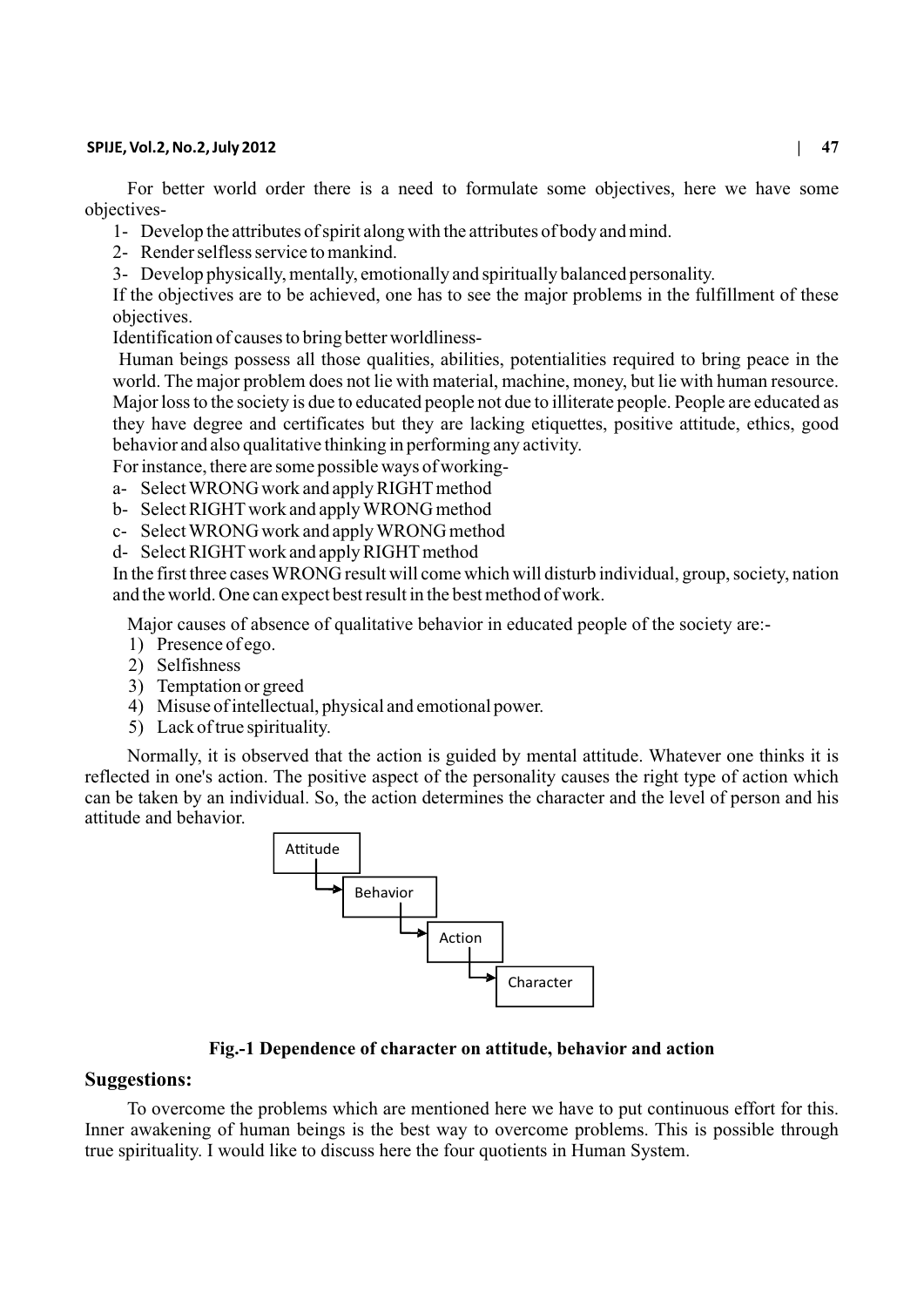Every human being consists of body, mind, heart, and spirit. Corresponding to these four capacities there are four intelligences; Physical quotient (PQ), Intelligence quotient (IQ), Emotional quotient (EQ), Spiritual quotient (SQ).

**Quotient:** It is a proportionate value of ability in an individual in relation to his chronological age.

Human capital can be measured in term of these four intelligences. These factors can be developed with various techniques for any individual.

- *a. Developing Physical Quotient (PQ)*
	- (i) *Wise Nutrition*

The body is the instrument of the mind, heart and spirit. We must educate ourselves about our bodies and system, including the immune system.

(ii) *Consistent Balanced Exercise*

Regular exercise increases strength and flexibility significantly increases both the quality of life and life expectancy.

(iii) *Proper Rest, Relaxation, Stress Management, and Prevention Thinking*

Dr Hans Selye suggests that there are two kinds of stress; distress and eustress. Distress comes from hating your work, resenting the multiplied pressure of life, and feeling you are a victim. Eustress comes from the positive tension between where we are now and where we want to go. We should not avoid stress if its' the right kind of stress – eustress. It will strengthen us and enlarge our capacity. It must all be balanced and tempered by the proper rest and relaxation, or what we call "Stress Management".

- *b. Developing Intelligence Quotient (IQ)*
	- (i) *Continuous, Systematic, Disciplined Study and Education*

It is proved now that the more the mind is used, the stronger it becomes and so the more responsive the mind is to the conscience, the wiser it becomes.

(ii) *Learning by teaching and doing*

Almost everyone acknowledges we learn best when we teach another and that our learning is internalized when we live it. To know and not to do is really not to know. To learn and not to do is not to learn. To understand something but not apply it is really not to understand it. It is only in the doing, the applying, that knowledge and understanding are internalized.

(iii) *Positive Thinking*

Positive thinking is the remedy of all the mental tensions, physical problems, emotional imbalance and lack of true spirituality. So, there is a need to develop healthy thinking, creative thinking and above all positive thinking.

*c. Developing Emotional Quotient (EQ)*

There are basically five commonly accepted primary components of emotional intelligence:

(i) *Self Awareness*

The ability to reflect on one's own life, growing self knowledge and use that knowledge to improve oneself and either overcome or compensate for weaknesses.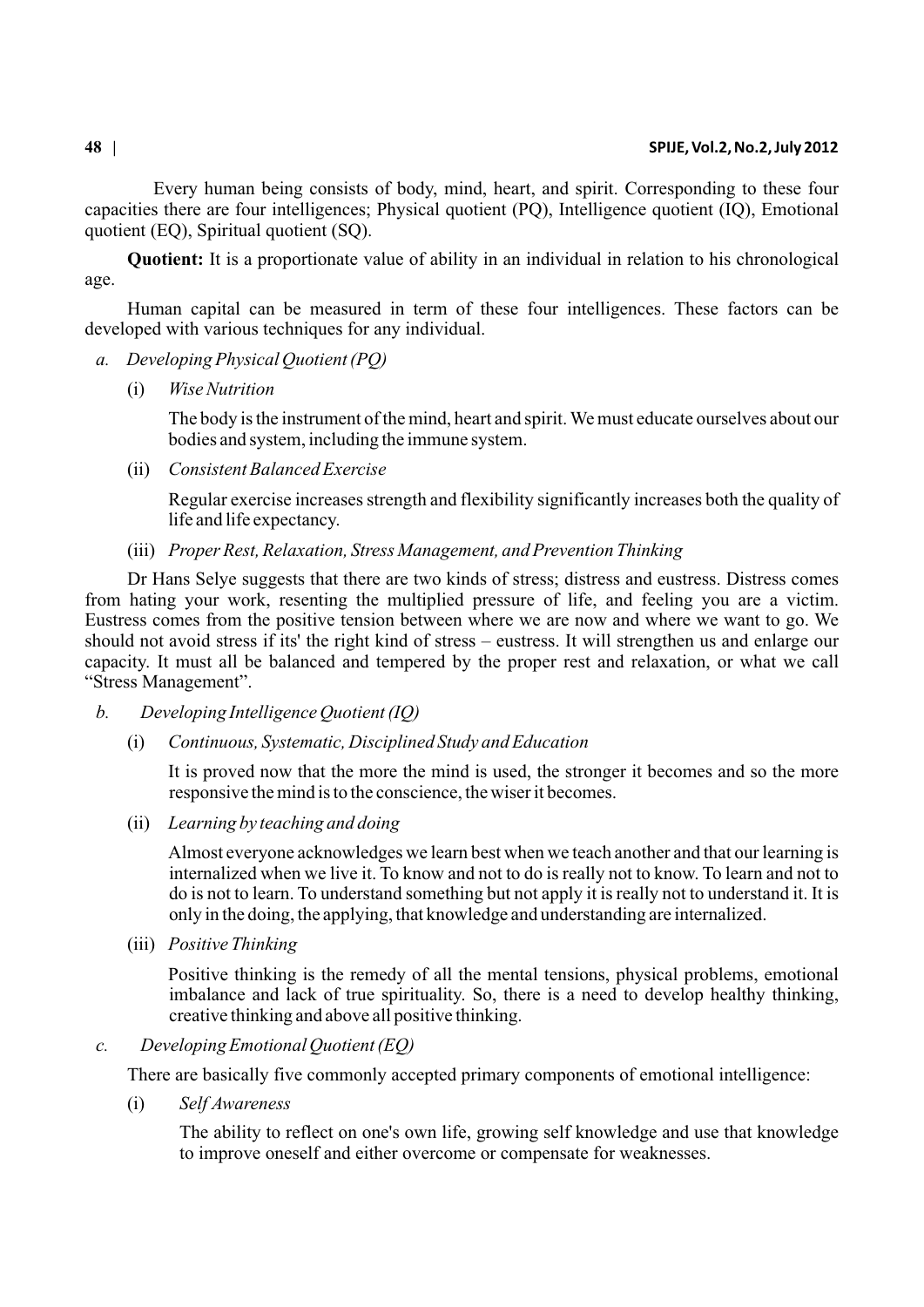### **SPIJE, Vol.2, No.2, July 2012 | 49**

### (ii) *Personal Motivation*

This deals with what really excites people the vision, values, goals, hopes, desires and passions that make up their priorities.

(iii) *Self-Regulation*

The ability to manage our self towards achieving one's vision and values. In other words, once we decide what our priorities are, then we live by them; it is the habit of integrity, the habit of self-mastery, of doing what we intent to do; of living by our values.

(iv) *Empathy* 

The ability to see how other people see and feel about things; Empathy is the habit of - Seeking 'First to Understand Then To be Understood' influence others, or make decisions or judgments.

(v) *Social Communication Skills*

This deals with how people resolve differences, solve problems, produce creative solutions and interact optimally to further their joint purpose.

- *d. Developing Spiritual Quotient (SQ)* 
	- (i) *Integrity-Making and Keeping Promises*

The best way to develop integrity is to start small, and to make and keep promises. Make a promise that may see so small and insignificant to others but to we represent a science effort. The most compelling way to develop spiritual intelligence is to educate and obey our conscience.

(ii) *Finding Meaning and Our Voice*

One simple way to find one's voice is to simply ask the question what does my life situation ask for me now; what should one do in our present responsibilities, duties; what would be the wise action to take? When we live true to the answers our conscience gives, the space becomes larger and the conscience louder.

Out of four quotients the spiritual quotient is the foundation of other three quotients.



**Fig.2. The Structure of Human Values**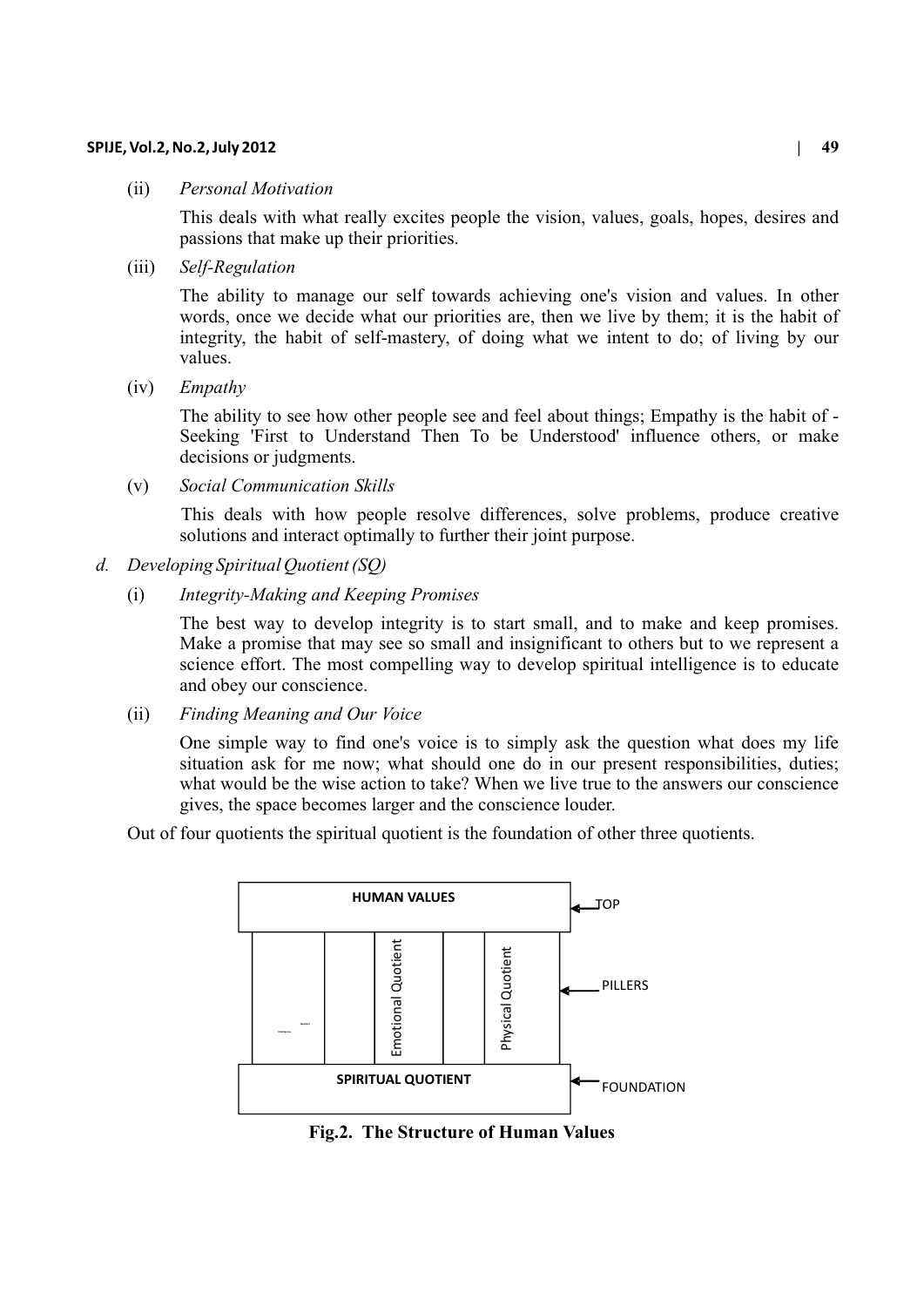Human body houses not only the sense organ–Gyan–indriyas but also the organ of action–Karma-indriyas. Man's contact with outside world is through these organs. The sense organs serve only as a medium through which the mind perceives objects and undergoes experience of emotions like pain, pleasure, love, hatred, greed, passion, lust, jealousy etc. In the same fashion, impressions are created in the mind. The impact of different stimuli on the mind results in five "VIKARAS" namely,

| Desire     | काम   | Kama     |
|------------|-------|----------|
| Anger      | क्रोध | Krodha   |
| Greed      | लोभ   | Lobha    |
| Attachment | मोह   | Moha     |
| Ego        | अहकार | Ahankara |

These vikaras hamper the evolution of man from being ignorant to being a realized soul. The woes and sufferings of man have their origin in these five vikaras. Victory over these vikaras precedes control of mind.

If the human being is

Engaged regularly in community service and spiritual practice

Getting education (leads to spirituality)

Imbibing values in himself

Having habits which facilitate leading exemplary life of 'better worldliness' he will be enlightened with His Divine Grace. Spirituality is the inner search of human spirit. This spiritual science will lead to Better world order.



**Fig. 3. The way to better world order through Spiritual Science**